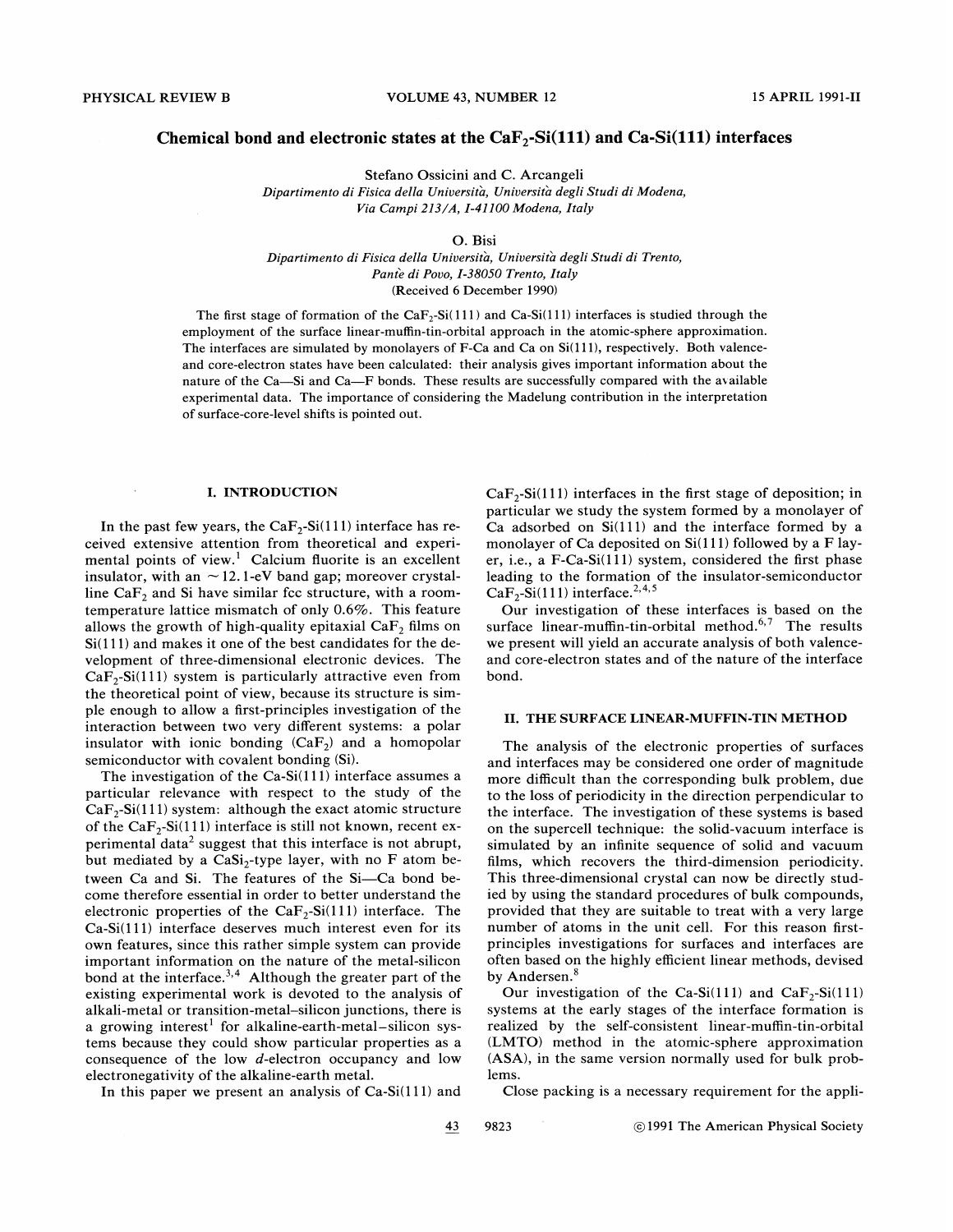cation of the ASA, where the muffin-tin interstitial region is "annihilated" through the expansion of the muffin-tin spheres and the neglect of the slight overlap. This approximation greatly reduces the complexity of the band calculation, but prevents direct application of the method to loosely packed solids and to surfaces, where the presence of a vacuum region clearly contradicts the closepacking requirement. In the bulk problem, the way to avoid the drawback is to introduce empty spheres  $(ES)$ ,<sup>9</sup> i.e., fictitious atoms with zero atomic number to be placed on void sites in order to obtain a close packing. With a suitable number of empty spheres even the loosely packed solids may be investigated by LMTO-ASA: this method has been successfully applied to the calculation of energy bands, total energies, and structural stability of group-IV semiconductors.<sup>10,11</sup>

Very recently we have demonstrated<sup>6,7</sup> that the LMTO-ASA method can also be used in the calculation of the electronic properties of clean surfaces and of interfaces at low coverage. The basic idea of this surface LMTO-ASA (SLMTO-ASA) approach is to describe the vacuum region by a solid formed by empty spheres. With the abstraction of atom type the Si-ES lattice, describing bulk Si, is bcc with equally spaced (111) planes forming an ABCABC. . . sequence. This bcc lattice is continued into the adsorption and vacuum regions, where now all sites are occupied by adatoms and empty spheres. The filling up of the vacuum region with empty spheres produces a negative charge on the empty spheres which drops on moving far from the surface, with the formation of a potential barrier at the solid-vacuum interface.

The advantage of the SLMTO approach<sup>6,7</sup> with respect to other first-principles methods relies on the possibility of treating complex systems, without particular effort. While other first-principles methods are presently limited at systems corresponding to slab sizes  $\leq 10$  layers, in our approach this limit can be exceeded without difficulties. It is therefore possible to investigate complex systems, like reconstructed surfaces. To ensure accurate results, the slab should be thick enough to obtain a central layer projected density of states (PDOS) which closely resembles the bulk spectrum.

In our calculation we simulate the Si-adatom-vacuum interface by a 12-layer Si(111) slab covered with one or two layers of adsorbed atoms on each side and a vacuum region of thickness  $\geq 0.4$  that of the Si slab.

We also modified the LMTO code in order to calculate core electron energies and wave functions.<sup>12</sup>

# III. THE Ca-Si(111) AND Ca $F_2$ -Si(111) INTERFACES

In the case of the Ca-Si(111) interface no information exists, to our knowledge, about the nature of the adsorption site: the deposition of Ca on  $Si(111)$  produces indeed a reacted region with Ca-Si intermixing.<sup>3</sup> The only existing experimental work about a stable nonintermixed Ca-Si(111) interface is a study of Olmstead and coworkers<sup>4,13</sup> on a Si(111)-Ca  $3 \times 1$  interface obtained as a stable reconstructed phase after the annealing of a wellordered  $CaF<sub>2</sub>-Si(111)$  one: by core-level and angleresolved photoemission spectroscopy they investigate the

nature of the Ca—Si bond and the valence-band structure of this interface. However their results give no indications about the exact interface geometry. Due to the lack of experimental information, our calculations on the Ca-Si(111) interface have been performed by assuming the same adsorption geometry used for the F-Ca-Si(111) interface, with Ca atoms located at the threefold-filled site (TFS), directly above second-layer Si atoms: this triangular site is compatible with the  $3 \times 1$  reconstruction. The three-dimensional unit cell we use in the study of the Ca-Si(111) interface is obtained from the F-Ca-Si(111) one (see below) with an empty sphere in place of a F atom, without any change either in the interlayer distances or in the spheres radius. The layer sequence is

## $\cdots$  ES-Si-Si-ES-ES-Si-Si-ES-ES<sub>1</sub>-Ca-ES-ES-ES-ES  $\cdots$ .

The total number of atoms in the unit cell is 40: 12 Si  $+$ 12 ES for the Si side  $+2$  Ca atoms on both sides of the slab + 12 ES to simulate the vacuum, + 2 ES<sub>1</sub> to fill the space between Ca and Si.

Unlike the Ca-Si(111) interface, in the past few years a lot of experimental work has been done in order to understand the structural and electronic properties of the  $CaF<sub>2</sub>-Si(111)$  interface.<sup>1</sup> Nevertheless its atomic structure is still an open question.<sup>2,5,14</sup> Several models have been proposed for this interface corresponding to the different terminations of the  $CaF<sub>2</sub>(111)$  crystal. Basically these models differ by the presence of 0, 1, or 2 fluorine layers at the interface between the calcium and the silicon layer. Looking at the total energies, obtained by the LMTO-ASA method for a solid-solid interface, Satpathy and Martin<sup>15</sup> conclude that the interface with no interfacial fluorine layer is favored, although other models (with two interfacial F layers) cannot be ruled out.

Much progress has been made in the study of the initial stages of formation of the interface between  $CaF<sub>2</sub>$  and  $Si(111)$ : deposition at low substrate temperature gives an interface with Si bonded to the F atoms, at higher temperature the first monolayer of  $CaF<sub>2</sub>$  loses half of its fluorine and Ca bonds to the surface.

Using high-resolution transmission electron microscopy, Batstone et  $al.^{14}$  concluded that Ca is located on top of the surface Si; by careful medium-ion energy scattering analysis Tromp and Reuter<sup>2</sup> show that at one monolayer coverage Ca bonds to the Si substrate in a geometric arrangement virtually identical to CaSi, and that there is no <sup>F</sup>—Si bonding. Moreover they determined the detailed interface geometry: at the initial stages there is the formation of a F-Ca-Si(111) interface, with a monolayer of Ca deposited on  $Si(111)$  followed by a F layer. Ca adsorbs on the TFS and F on the threefold-hollow site (THS), the triangular site located directly above the fourth Si layer atoms. This conclusion was substantially confirmed by Zegenhagen et  $al$ <sup>5</sup> investigating the interface with the x-ray standing-wave technique, even if they considered also the possibility of having some Ca atoms at the THS.

Other experimental information has been recently obtained by  $\text{McLean}$  and Himpsel.<sup>16</sup> They performed the angle-resolved photoemission study of the electronic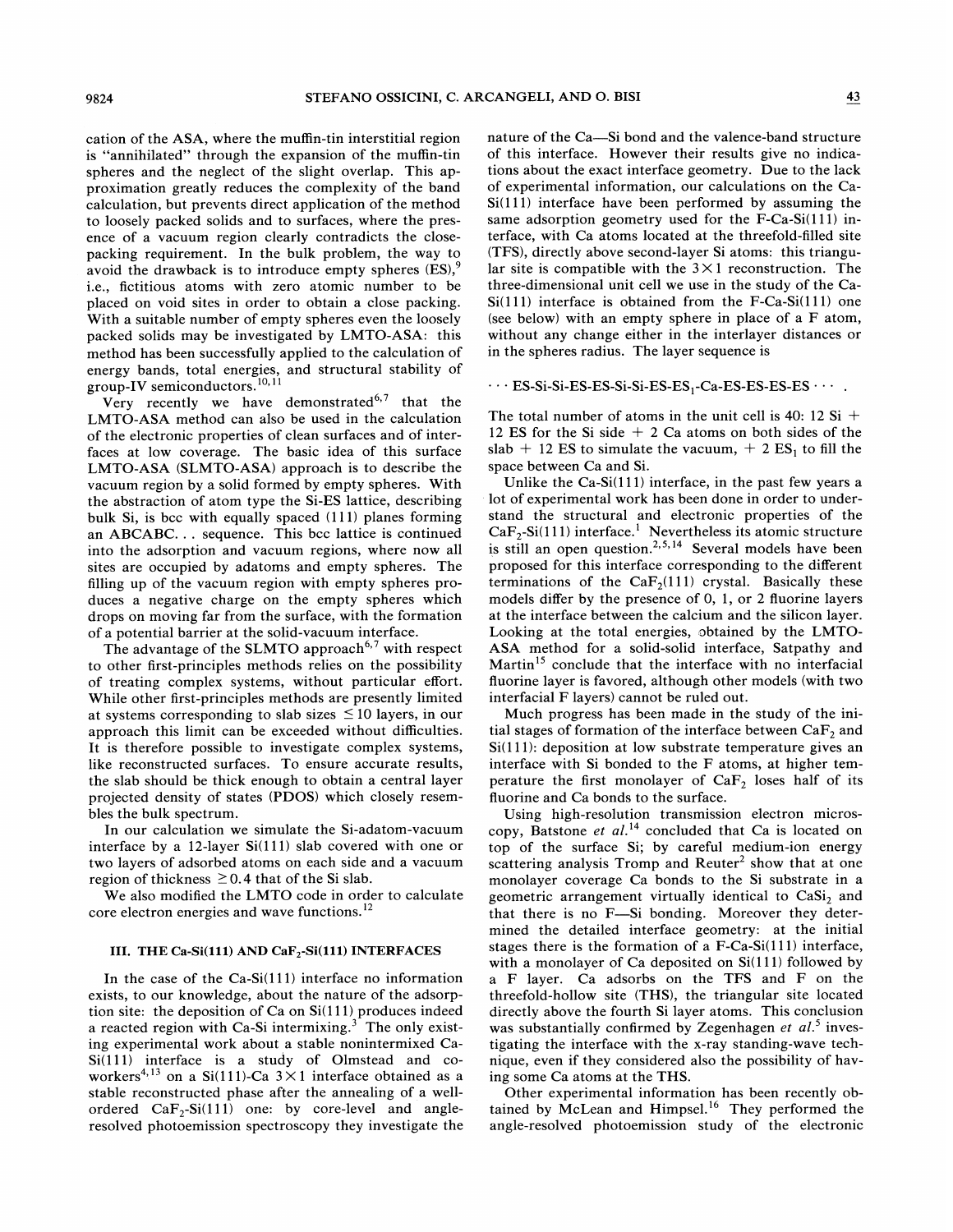states of this interface, finding a two-dimensional interface band with its maximum at  $\overline{\Gamma}$  (about 0.8 eV below the Si valence-band maximum). This state disperses downward toward the boundary of the surface Brillouin zone. Moreover with optical second-harmonic generation<sup>17</sup> the transition across the band gap between this filled bonding interface band and the corresponding antibonding empty band was measured to be 2.4 eV at  $\overline{\Gamma}$ .

In our calculation the electronic properties of the  $CaF<sub>2</sub>-Si(111)$  interface at the early stages of interface formation are investigated through a  $12$ -layer Si $(111)$  slab covered with a monolayer of Ca and one of F atoms, forming a F-Ca-Si(111) structure. In our geometry the  $F$ and Ca atoms are adsorbed on the THS and TFS sites, respectively, like the Tromp-Reuter model. $2$  In this model the Ca-F interlayer spacing is  $0.78 \pm 0.03$  Å, yielding a Ca—F bond length of 2.35 $\pm$ 0.01 Å, which is the same Si—Si bond length in bulk Si. The bond length between Ca and first-layer Si is  $3.09 \pm 0.03$  Å and between Ca and second-layer Si is  $3.06\pm0.06$  Å, which is almost identical to the Si—Ca bond length in CaSi<sub>2</sub>:  $3.03-3.06$  Å. In the calculation our layer sequence is

 $\cdots$  ES-Si-Si-ES-ES-Si-Si-ES-ES<sub>1</sub>-Ca-F-ES-ES-ES  $\cdots$ .

In the bcc Si-ES lattice the distance between layers of spheres is 0.78  $\AA$ . For the Ca—F bond length we did not modify this distance. Therefore the Ca—<sup>F</sup> bond length is equal to that of  $Trom_p$ -Reuter.<sup>2</sup> The Ca-surface Si interlayer distance is 2.35 A, the Ca-surface Si bond length is 3.23 A, and the Ca-subsurface Si bond length is 3.13 A in agreement with the data of Refs. 2 and 5. The total number of atoms per unit cell is 40:  $12 Si + 12 ES$  for the Si side  $+2$  Ca and 2 F atoms on both sides of the slab  $+10$ ES to simulate the vacuum  $+2$  ES<sub>1</sub> to fill the space between Ca and Si.

For the radii of the spheres we use the standard ASA procedure starting from nonoverlapping and touching spheres around each atom. In our geometry the sphere sizes are 1.357 Å for Si and for the ES in the Si and vacuum region; 1.490  $\AA$  for the Ca atom; 1.225  $\AA$  for the F atom; 0.905 Å for  $ES_1$ .

### IV. THE VALENCE STATES

We first present the results of our SLMTO-ASA calculation of the electronic states of  $Ca-Si(111)$  interface. Figure <sup>1</sup> shows our PDQS for a monolayer of Ca adsorbed on Si(111). The different panels show PDOS for the central, second, and interface Si layer, for the adsorbed Ca, and for the first empty-sphere layer on the vacuum site. The coupling between the Ca and Si atoms is strong and gives rise to different interface features which are also evident in the PDOS of the Ca layer. The orbitals involved are mainly the Si  $3p$  dangling bond and the  $4s3d$ states of Ca. The structure at the Fermi level has predominant Ca  $4s3d - Si$  3p character, confirming the importance of having a scheme able to well describe the d states. We observe that the Ca-Si(111) system is a metallic one. This metallic character is easily understandable. We have a Ca adatom per Si surface atom, and the electron counting at the interface gives one Si dangling-bond



FIG. 1. Site-projected density of states for the Ca-Si(111) interface with Ca atoms adsorbed at the TFS geometry. Energies (in eV) are referred to the Fermi level.

electron plus two electrons from the Ca; these three electrons give rise to one filled and one half-filled interface bands and to a metallic interface.

A well-defined interface feature is located in the occupied part of the spectrum at  $\sim$  1.5 eV below the Fermi level: this structure is predominantly due to the Ca 4s —Si 3p bonding interaction (see below). Experimentally a similar feature was observed at the same energy with photoemission spectroscopy for the Ca-Si(111) interface at monolayer coverage.<sup>3</sup> The antibonding Ca  $4s-Si$  3p interface structure is located at  $\sim$  1.2 eV above the Fermi level. The projected bulk band structure of Si (hatched areas) and the dispersion of the localized filled and empty interface states for the Ca-Si(111) system are shown in Fig. 2.

As expected, three distinct interface bands are present: the Ca—Si bonding and antibonding states and between them the interface state located around the Fermi level. This last band shows an upward dispersion of about 0.5 eV on moving towards  $\overline{K}$ , which is confirmed by experimental data: angle-resolved photoemission spectroscopy 'on the Si(111)-Ca  $3 \times 1$  interface<sup>4,13</sup> shows a surface state with an upward dispersion of 0.4 eV towards the  $\overline{K}$  point of the  $1 \times 1$  surface Brillouin zone, in good agreement with our results. The energy location differs by  $\sim$  1.7 eV from our result, probably due to the different amount of Ca atoms in the two cases:  $\frac{1}{3}$  of monolayer in the experiment, <sup>1</sup> monolayer in the calculation.

We can evaluate the Fermi level  $E_F$  and the top of the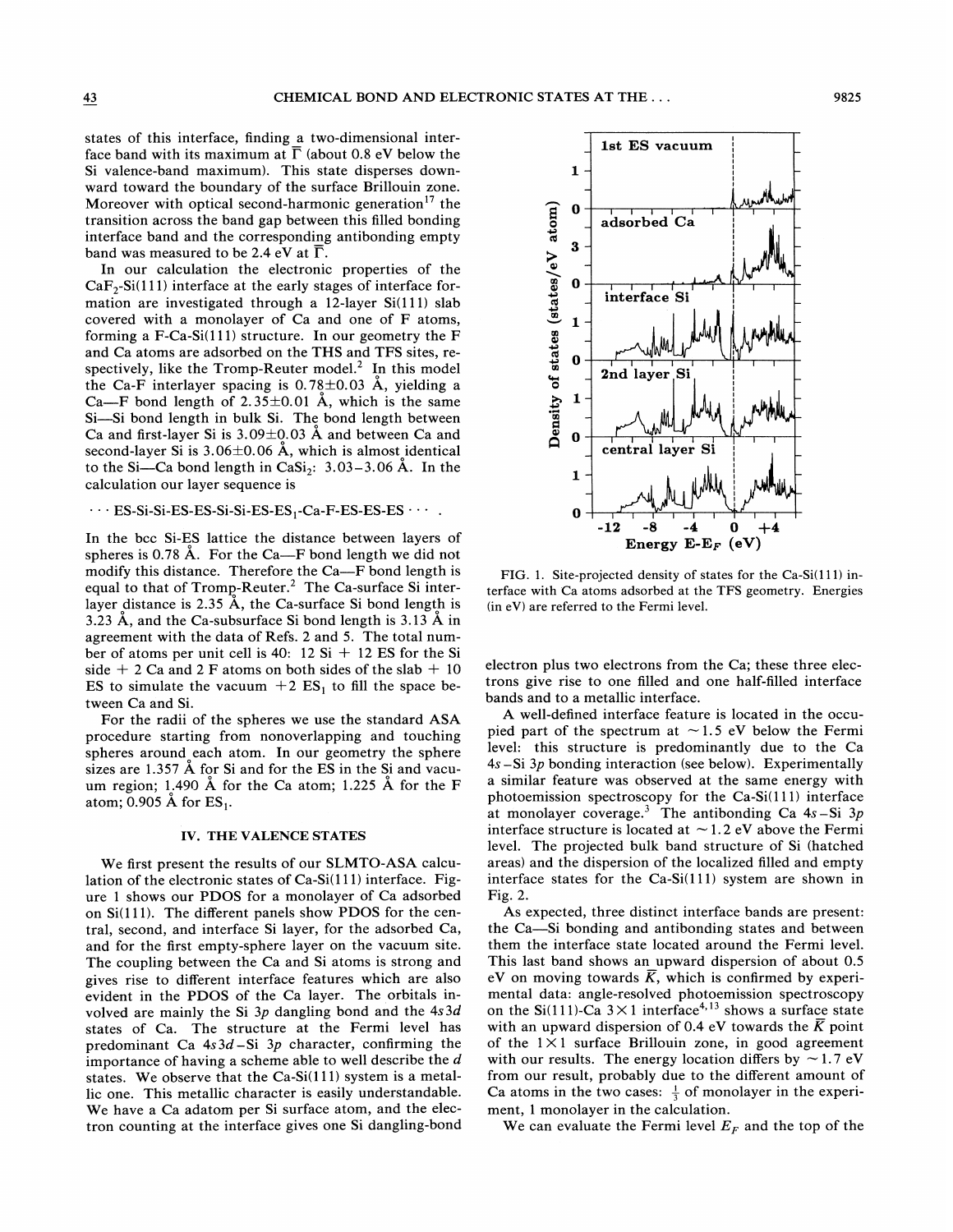

FIG. 2. The projected bulk band structure of Si {hatched areas) and the dispersion of the localized states for the Ca monolayer in the TFS geometry {solid lines). Energies {in eV) are referred to the Fermi level.

silicon valence band  $E_v$  and therefore the (p-type) Schottky-barrier height given by  $\Phi_p = E_F - E_v$ ; we obtain  $\Phi_p = 0.23$  eV. Franciosi et al.<sup>3</sup> measured an experimental Schottky barrier of  $\Phi_p = 0.42 \pm 0.1$  eV, while Olmstead *et al.*<sup>4</sup> give  $\Phi_p = 0.35$  eV.

A first insight into the nature of Ca-Si interaction may be obtained by looking at the center of the LMTO-ASA bands. The center of the Ca 4s band is found  $\sim$  2 eV above the Si gap, where the 3p dangling-bond orbital is located. Therefore the interface Ca—Si bond is mainly covalent in character, because in a predominant ionic bond we would expect these centers to be separated by several eV. This result agrees with the picture obtained by the surface-core-level shifts presented in Sec. V.

We will now discuss our self-consistent results for the F-Ca-Si(111) system. Figure 3 shows the calculated PDOS for the F-Ca-Si(111) interface. We observe in the PDOS relative to the F layer a very narrow F  $2p$  peak corresponding to a quasiatomic level. This is due to the absence of <sup>a</sup> <sup>F</sup>—Si bonding. It corresponds to <sup>a</sup> <sup>F</sup> atom in a  $F^-$  ionic state and to an ionic Ca—F bond. The energy separation between the onset of filled F 2p states and the empty Ca orbitals is  $\sim$  7.0 eV; a LMTO-ASA analysis of bulk CaF<sub>2</sub> gives an energy gap of  $\sim$  8.6 eV. The energy location of the F  $2p$  peak is centered at about 7 eV below the highest occupied state of the Si side  $(E_n)$ . It compares favorably with the quasiatomic peak observed at  $\sim$ 9 eV below  $E_v$  in the photoemission spectra from a submonolayer of  $Ca$  and F on Si(111).<sup>13</sup> The width of the F 2p band is  $\sim$  1 eV in both theoretical and experimental results.

From this PDOS we can evaluate the band offset of our semiconductor-insulator interface: the energy separation between the insulator filled band, i.e., the top of the quasiatomic F peak, and the Si valence-band maximum. The computed value is 6.5 eV. This result is consistent with the experimental evaluations of the  $CaF<sub>2</sub>-Si$  thick with the experimental evaluations of the  $CaF_2-Si$  thick<br>films band offset, ranging from 7.3 to 8.5 eV.<sup>13,18</sup> Our re-



FIG. 3. Site-projected density of states for the F-Ca-Si{111) interface with Ca atoms adsorbed at the TFS geometry and F atoms adsorbed at the THS geometry. Energies {in eV) are referred to the highest occupied state.

suit, obtained in the monolayer coverage limit, shows that the main contribution to this band offset is already established at monolayer coverage.

The PDOS of the central Si atom is very similar to that of the bulk Si.<sup>6</sup> Different features, due to the interface, are present in the PDOS of the interface Si atoms; the most interesting ones are the peaks located near the gap zone; one fully occupied near the top of the valence band, one empty located at the bottom of the conduction band. These structures are present even in the PDOS relative to the Ca adsorbed layer; they are originated from the bonding-antibonding interaction of Ca  $4s$  and Si  $3p$ dangling-bond orbitals. In agreement with the experi-'nental data $^{13,19}$  the F-Ca-Si(111) interface is nonmetallic

It is important to note that our results on the F-Ca- $Si(111)$  system show relevant similarity with corresponding results we obtained for the Na-Si(111) interface:<sup>7,20</sup> the presence of the  $F^-$  ion, as shown by our PDOS, leads the Ca interface atom in the  $1+$  oxidation state and determines the formation of a  $(F<sup>-</sup>-Ca<sup>+</sup>)$ -Si system with electronic properties similar to those of the isoelectronic Na-Si system. The  $Ca^+$  configuration at the interface is confirmed by experimental data: the multiplet structure of the Ca  $2p-3d$  transition in the near-edge x-rayabsorption fine-structure (NEXAFS) spectra obtained from a monolayer of  $CaF<sub>2</sub>$  on Si(111) (Ref. 19) shows indeed that Ca at the interface is in a  $1+$  oxidation state. Such a change in Ca oxidation state from the  $2+$  value,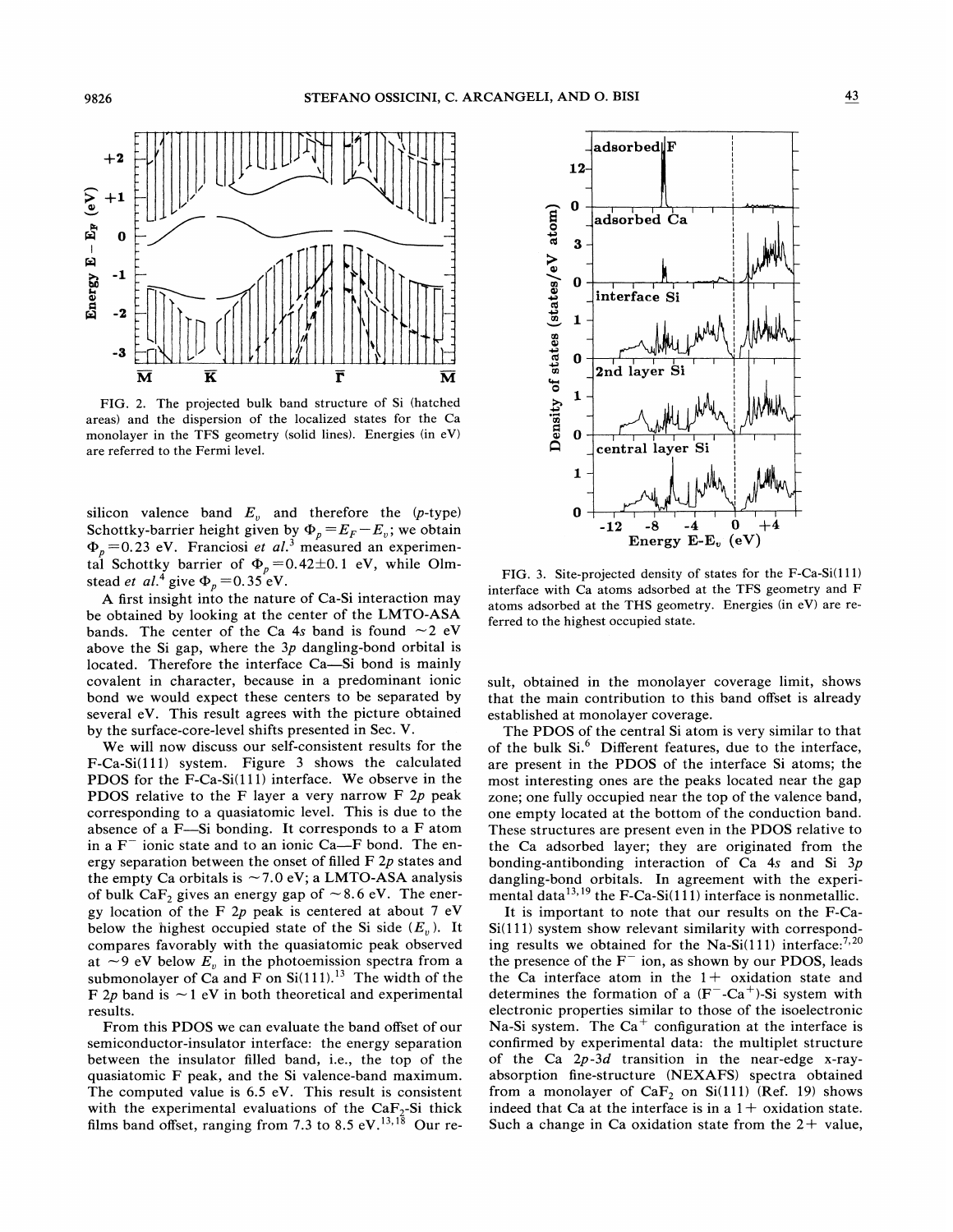

FIG. 4. The projected bulk band structure of Si (hatched areas) and the dispersion of the localized states for the F-Ca- $Si(111)$  interface (solid lines). Energies (in eV) are referred to the highest occupied state.

characteristic of Ca in bulk  $CaF_2$ , to the 1+ value found in the F-Ca-Si(111) system may be considered a first indication that the Ca atom is bonded differently with Si and <sup>F</sup> at this interface: while the Ca—<sup>F</sup> bond still shows <sup>a</sup> strong ionic character, the Si—Ca bond is mainly covalent. The covalency of the Si-Ca interaction is also confirmed by the position of the center of the Ca 4s band, which is located only  $\sim$  1.8 eV above the Si 3p danglingbond orbital.

The projected bulk band structure of Si (hatched areas) and the dispersion of the localized filled and empty interface states for the F-Ca-Si(111) interface are shown in Fig. 4. The Ca—Si bonding-antibonding covalent interaction gives rise to two bands with different curvature and dispersion. The filled band has its minimum at  $\overline{K}$ well inside the Si(111) projected bulk gap. While this state remains a well-localized interface state in the  $\overline{K}-\overline{M}$ direction, it becomes a resonance near  $\overline{\Gamma}$ . Here two resonances are found: the strongest at  $-0.90$  eV and the weakest at  $-0.22$  eV. The energy location and dispersion of the filled band are in good agreement with the angle-resolved photoemission results of McLean and Himpsel,<sup>16</sup> as one can see from the calculated and experimental data shown in Table I. Moreover they compare well with the calculated interface band of a solid-solid

TABLE I. Calculated and measured energy values (eV) at the points of high symmetry of the occupied interface state of the F-Ca-Si(111) interface. Energies are referred to the valenceband maximum.

|                           |                | М       |         |
|---------------------------|----------------|---------|---------|
| Theoretical               | $-0.22, -0.90$ | $-1.09$ | $-1.50$ |
| McLean et al. (Ref. 16)   | $-0.75$        | $-1.35$ | $-1.55$ |
| Fujitani et al. (Ref. 21) | $-0.08 - 0.51$ | $-1.17$ | $-1.48$ |

 $CaF<sub>2</sub>$ -Si(111) interface<sup>21</sup> (see Table I). The agreement between our F-Ca-Si(111) ultrathin interface and the CaF<sub>2</sub>-Si thick interface of Ref. 21 is another confirmation that the interface electronic properties are already established at monolayer coverage. Concerning the antibonding empty band, it is a well-localized interface state in the  $\overline{K\Gamma}$  and  $\overline{\Gamma}M$  directions, becoming a resonance near  $\overline{M}$ . At the  $\overline{\Gamma}$  point the interface state is located 1.40 eV above the valence-band maximum. We evaluate the energy differences between this empty band and the strongest resonance at  $\overline{\Gamma}$  to be 2.30 eV, in good agreement with the 2.4-eV optical-second-harmonic result of Heinz et  $al$ .<sup>17</sup> We consider our results as a strong confirmation that at the first stage of growth the  $CaF_2-Si(111)$  system has the F-Ca-Si(111) structure, with Ca and F atoms located at the triangular adsorption sites.

### V. THE SURFACE-CORE-LEVEL SHIFT

The surface-core-level shift is computed as the difference between the core-level eigenvalue of the surface layer and that of central (bulk) layer. All the core energy levels and wave functions were computed during every step of the self-consistent iterative procedure, i.e., the frozen-core approximation has been released. The convergency has been tested in both all-electron potentials and in core and valence eigenvalues. Different methods to compute the core eigenvalues in the LMTO scheme have been tested; the difference in the results is significant  $(-0.3 \text{ eV})$  only for the shallow levels.<sup>12</sup> This uncertainty is substantially reduced when the surface-core-level shifts are considered, since differences between bulk and surface core energies are practically insensitive to the details of the calculation.<sup>12</sup>

Our results refer to the local-density approximation (LDA) core eigenvalue shift  $\Delta E_{\rm LDA}$ . The observed shift of the core-level binding energy  $\Delta E_{B}$  is equal to<sup>22</sup>

$$
\Delta E_B = -\Delta E_{LDA} + \Delta E_R + \Delta(\Delta E_c) ,
$$

where  $\Delta E_R$  is the variation in the relaxation energy and  $\Delta(\Delta E_c)$  is the second difference in the correlation energy, not incorporated in the core eigenvalue term. The crudest approximation of this equation is the neglect of final-<br>tate effects, i.e.,  $\Delta E_B = -\Delta E_{LDA}$ . We will show that this approximation can be used to interpret the experimental surface-core-level shifts. Therefore the variations in  $E_R$  and  $\Delta E_c$  on going from bulk to surface are not very important and the significant contributions originate from the variations in the initial-state LDA eigenvalue. This agrees with the results on the core-level shifts in Ni compounds<sup>23</sup> and on the surface-core-level shifts for the lanthanides, $24$  performed with our same technique.

In the following we limit our analysis to the Si  $2p_{3/2}$ core level, presenting its variation for the two interfaces we studied. Since our core-level calculation is fully relativistic the  $2p_{3/2} - 2p_{1/2}$  energy separation is an independent output which turns out to be 0.65 eV. Its experimental determination is 0.61 eV.<sup>25</sup>

The Ca-Si(111) interface. We observe two different variations of the Si  $2p_{3/2}$  core level on going from the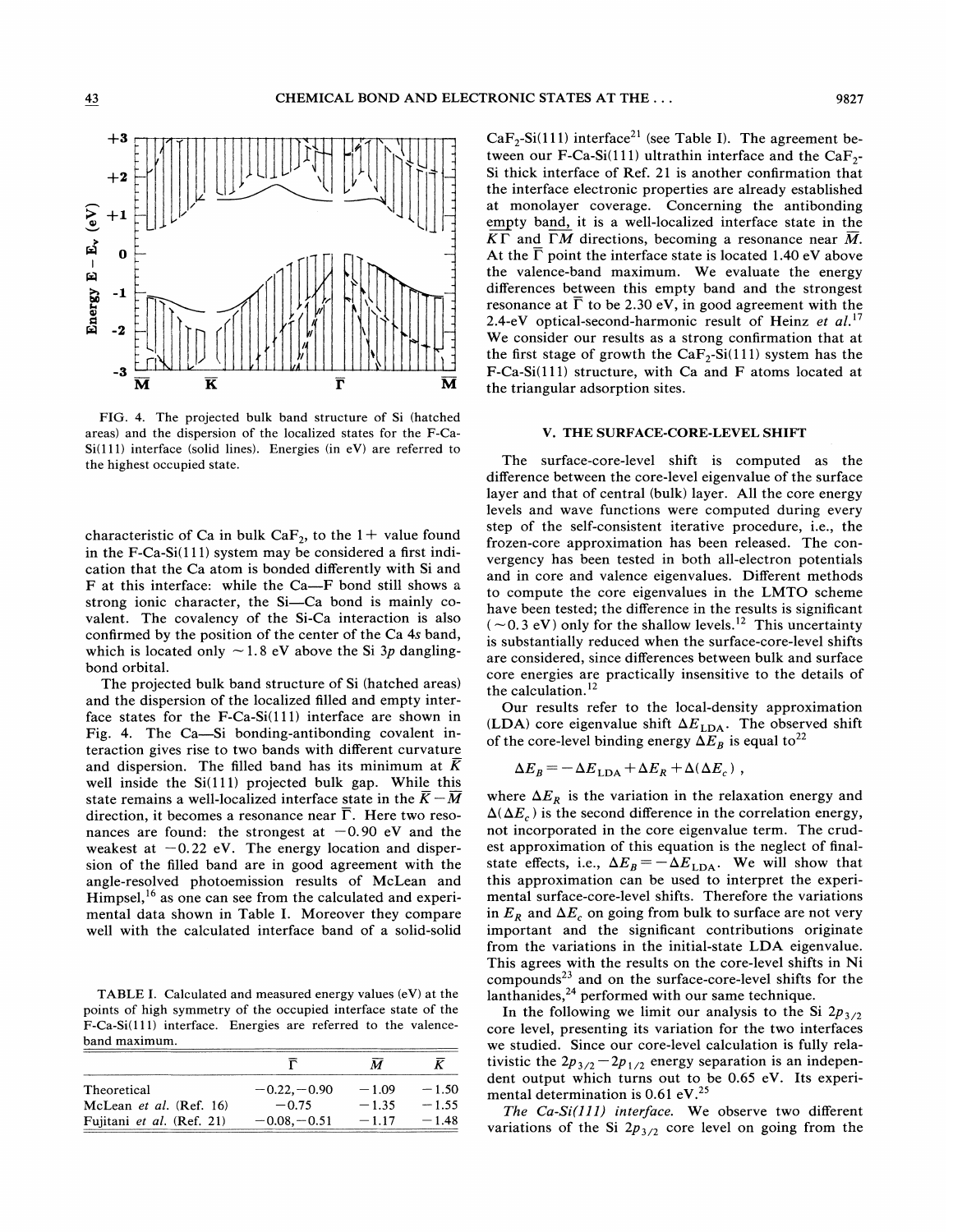bulk environment to the surface interaction with the Ca atom: we obtain a shift of  $+0.30$  eV toward lower binding energy (BE) for the interface Si atom and of  $-0.16$ eV toward higher BE for the subsurface Si. In spite of the fact that we do not include  $\Delta E_R$  and  $\Delta(\Delta E_c)$ , our results are in excellent agreement with the two experimen suits are in excellent agreement with the two established structures found at  $+0.45$  and  $-0.27$  eV.<sup>4, 12</sup>

The F-Ca-Si(111) interface. Our results of the F-Ca- $Si(111)$  interface show two different shifts for the core level of the surface and subsurface Si atoms, like the Ca-Si(111) system. The surface Si core-level shift is of  $+0.20$ eV, while the subsurface Si shift is of  $-0.36$  eV. These shifts are similar to those found in the  $Ca-Si(111)$  interface confirming, as suggested by Olmstead et  $al$ ,  $13$  the similarity of the Ca—Si bond in the two interfaces. Even in this interface the agreement with the experimental core-level shifts is excellent. Two independent measurements have been performed: Olmstead *et al.*<sup>13</sup> (+0.36 and  $-0.57$  eV) and Himpsel *et al.*<sup>18,19</sup>(+0.4 and  $-0.8$ and  $-0.57$  eV) and Himpsel *et al.*<sup>18,19</sup>(+0.4 and  $-0.8$ eV).

We observe that the different shifts for the core level of the surface and subsurface Si atoms, obtained for both interfaces, do not imply that these atoms are oppositely charged with respect to the bulk silicon; our results show indeed that both interface and subsurface Si atoms are negatively charged with respect to the bulk reference of 0.1—0.2 electrons/atom. It is evident that a direct association of the observed shift with the charge transfer from Ca to Si is not correct: anything that changes the electrostatic potential in the core of an atom contributes to the variation of the core eigenvalue. We may single out two fundamental contributions to the observed shift: an intra-atomic contribution, due to the charge transfer on Si, that, in case of negatively charged Si atoms, shifts the Si core level toward the vacuum level, and an extra atomic contribution, due to the Madelung potential, that acts in the opposite direction, and may radically change the previous efFect. Only the intra-atomic contribution to the core-level shift is directly related to the charge transfer; therefore it is necessary to subtract the Madelung potential (or its variation with respect to the Madelung bulk potential) from the core-level shift to obtain the intraatomic contribution that turns out to be basically proportional to the charge transfer: Figs. 5 and 6 clearly show this effect for the Ca-Si(111) and F-Ca-Si(111) interfaces, respectively.

It is true that the charge transfer and the Madelung potential are not well defined in a solid and therefore these results can be considered only from a qualitative point of view. Nevertheless we consider significant the results of Figs. 5 and 6 showing that the measured surface-core-level shift cannot be simply interpreted in terms of charge transfer, but that the interatomic Madelung contribution has to be considered. The importance of Madelung subtraction has been already established in bulk compounds,  $26$  where it generally results in a partial cancellation of the charge-transfer effect. Our relevant result in this contest is that, in the presence of an electropositive adsorbed atom, the Madelung potential variation at the interface may be so strong as to determine the sign of the surface-core-level shift. Therefore, if the Madelung correction is disregarded, the core-level-



FIG. 5. Left panel: the surface-core-level shift (with respect to bulk Si)  $\Delta E_{LDA}$  of the Si  $2p_{3/2}$  state, for the different Si sites near the Ca-Si(111) interface. The total shift is shown by triangles, its intra-atomic contribution by solid circles. The intra-atomic contribution in a given site is obtained by subtracting from the total shift the Madelung shift, i.e., the difference between the Madelung energy in that site and the Madelung energy in bulk Si. Right panel: the difference in the number of electrons within the Si ASA sphere between a given site and the bulk Si. This charge variation is directly related to the intra-atomic contribution of the surfacecore-level shift.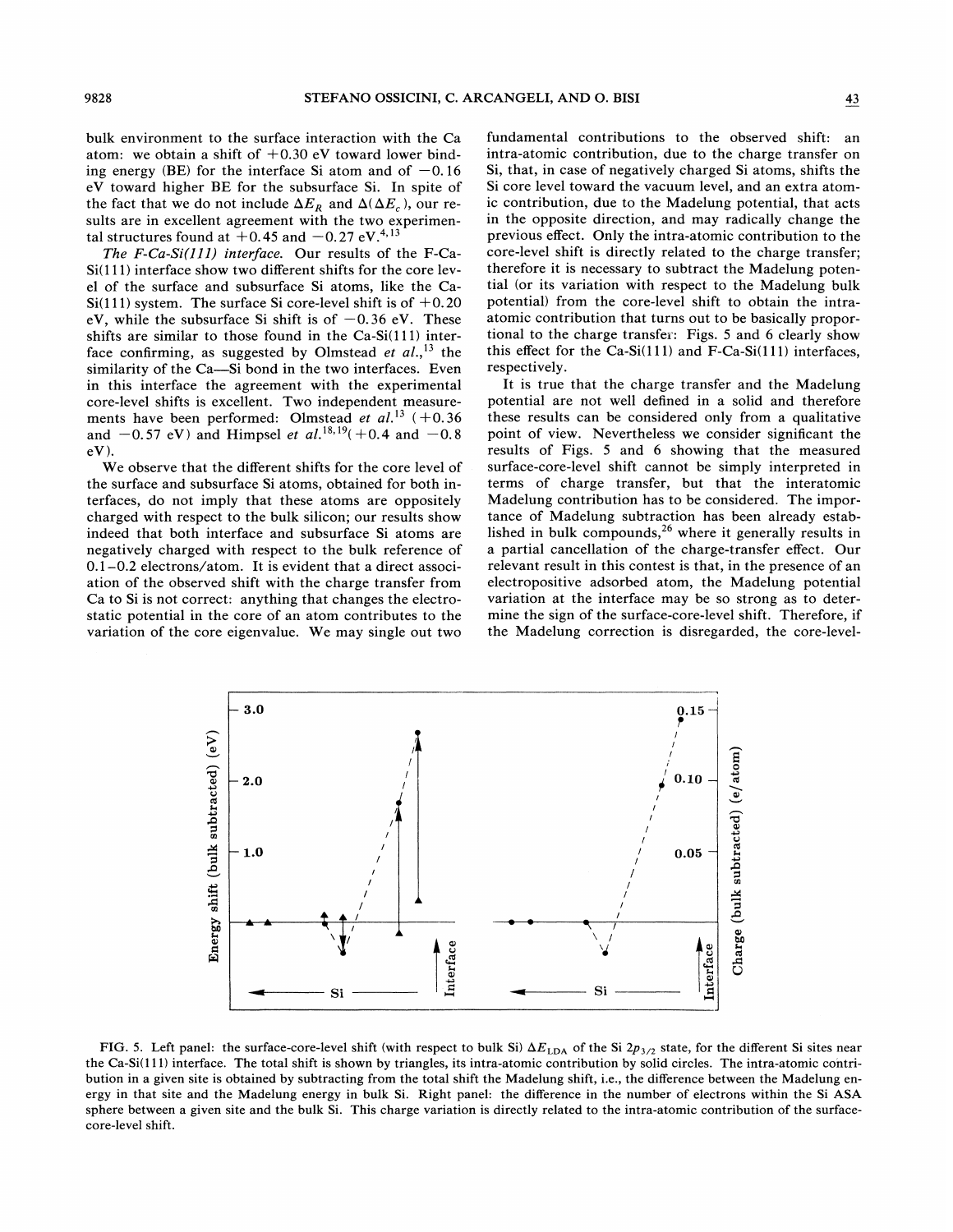

FIG. 6. Left panel: the surface-core-level shift (with respect to bulk Si)  $\Delta E_{LDA}$  of the Si  $2p_{3/2}$  state, for the different Si sites near the F-Ca-Si(111) interface. The total shift is shown by triangles, its intra-atomic contribution by solid circles. The intra-atomic contribution in a given site is obtained by subtracting from the total shift the Madelung shift, i.e., the difference between the Madelung energy in that site and the Madelung energy in bulk Si. Right panel: the difference in the number of electrons within the Si ASA sphere between a given site and the bulk Si. This charge variation is directly related to the intra-atomic contribution of the surfacecore-level shift.

shift data may be easily misinterpreted: in the F-Ca-Si(111) system, for example, the presence of a negative shift (toward higher binding energy) would be related to a positive charging of the subsurface Si atoms, as in the case of a Si—F bond.<sup>19,27</sup> We showed that such a picture is not correct.

We finally observe that the charge transfer plotted in Figs. 5 and 6, which can interpret the experimental surface-core-level shift, has an order of magnitude which fully agrees with our analysis of the interaction between Ca and Si(111) surface in terms of a predominantly covalent chemical bond. As far as the F-Ca-Si(111) interface is concerned, it is important to stress that the basically covalent Si—Ca bond coexists with the strong ionic Ca-F interaction.

# VI. CONCLUSIONS

In this paper the surface LMTO-ASA method is applied to the system formed by a monolayer of Ca adsorbed on  $Si(111)$  and to the F-Ca-Si(111) structure, the initial phase occurring during the formation of the epitaxial  $CaF<sub>2</sub>-Si(111)$  interface. Both valence- and coreelectron states have been calculated and their behavior discussed.

The valence interface states have been analyzed and successfully compared with the available experimental

 $2R$ . M. Tromp and M. C. Reuter, Phys. Rev. Lett. 61, 1756

data. An excellent agreement with the experiments is found even for the surface-core-level shifts, theoretically computed through the initial-state core energy shifts. Moreover we have shown that Madelung subtraction is essential in order to successfully relate the core-level shift to charge transfer.

The overall picture which emerges from this analysis is that covalency plays a significant role in the surface bond between Si and Ca. This covalent character in the Si—Ca bond coexists with the strong ionic bond between Ca and  $F$  in the F-Ca-Si(111) interface. The experimental finding of F desorption and the formation of mediated CaSi<sub>2</sub> structure<sup>2</sup> may be considered as the replacement of an ionic Si—<sup>F</sup> bond with <sup>a</sup> covalent Si—Ca bond.

## ACKNOWLEDGMENTS

Many thanks to Franca Manghi for useful discussions. Financial support by the Consiglio Nazionale delle Ricerche through Contracts No. 89.00011.69 and No. 88.01750.02 and Ministero Università e Ricerca Scientifica is acknowledged. The calculations have been performed at the Centro Interdipartimentale di Calcolo Automatico e Informatica Applicata (CICAIA), University of Modena.

(1988).

<sup>4</sup>M. A. Olmstead, R. I. G. Uhrberg, R. D. Bringans, and R. Z.

<sup>&</sup>lt;sup>1</sup>See for example M. A. Olmstead and R. D. Bringans, J. Electron Spectrosc. Relat. Phenom. 51, 599 (1990), and references therein.

<sup>&</sup>lt;sup>3</sup>A. Franciosi, J. H. Weaver, and D. T. Peterson, Phys. Rev. B 31, 3606 (1985).